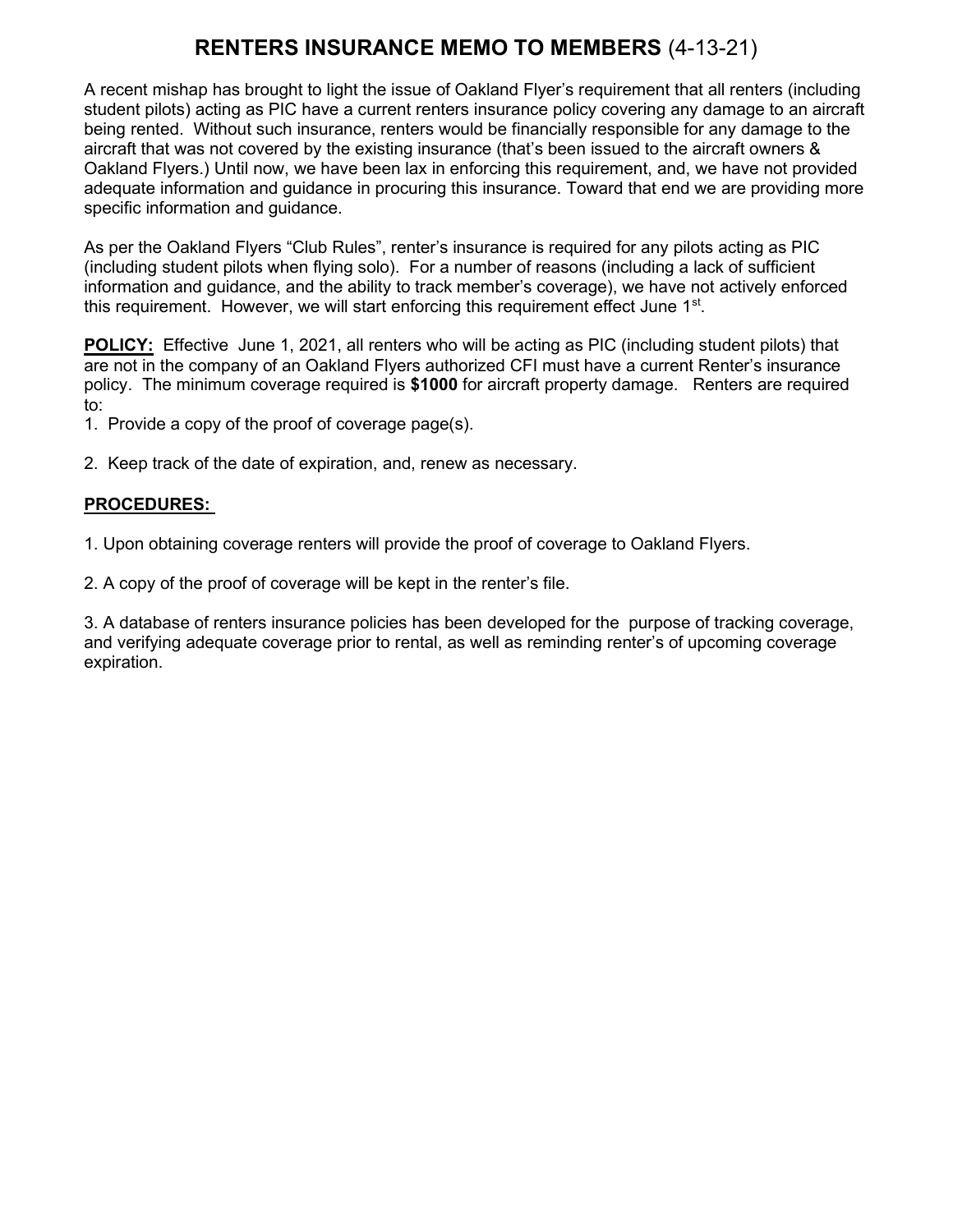# GUIDANCE AND Q&A

1, WHAT DOES THE INSURANCE OBTAINED BY OAKLAND FLYERS / AIRCRAFT OWNERS COVER?

The existing coverage protects the aircraft owner, Oakland Flyers, instructors, and renters from liability not due to negligence or recklessness. This includes damage to the rental aircraft, damage to the property of other parties, bodily injury or death of passengers, as well as liability for such. The coverage is conditional upon the pilot meeting the requirements of the policy (certification and currency in aircraft) and the aircraft being airworthy. However, the insurance company has the option of subrogation against a pilot in certain cases. There is a \$1000 deductible for damage to the aircraft.

"SUBROGATION" is a process in which the owner's (or clubs) insurance provider can file a claim against the renter in the event of negligence in order to recover the amount of the claim paid to the insured.

2. WHAT SPECIFIC COVERAGE IS AVAILABLE TO RENTERS, AND WHAT COVERAGE IS REQUIRED? Insurance providers offer coverage for personal injury liability, damage liability, and damage to the rental aircraft. In selecting a policy there are two main areas of coverage.

The first area covers liability to injured persons (bodily injury) and damage to the property of others (not including the rented/borrowed aircraft). You can specify the amount of coverage you want from several listed options. This coverage is made mandatory by the insurance providers.

The second area includes coverage that the insurance provider deems to be optional. These areas include damage to the rented aircraft as well as things like coverage for sea planes, gliders, specialty aircraft, etc. It does not provide coverage for commercial operations (including coverage for CFIs providing instruction, or flights for hire).

Here is the trap many renters (and CFIs) fall into when purchasing these policies. Most flight schools (including clubs) require renters to obtain "Renter's Insurance". Renters mistakenly believe that the first area of coverage (the part required by the issuer) covers the rental aircraft. It does not !

Instead, renters need to purchase the "optional" insurance for damage to the rental aircraft. Unfortunately, the insurance providers don't emphasize that. The amount of insurance that is required by Oakland Flyers is \$1000, which will cover the deductible of the Oakland Flyers / owner's coverage. You have the option of purchasing additional insurance coverage to cover the cost of the aircraft in the event of subrogation. See the chart below for the insured value of each aircraft. It's generally advisable to purchase as much coverage as you can afford to match your financial exposure.

3. WHERE CAN COVERAGE BE OBTAINED? See the chart (below) the most popular providers that our members have used. Note that regular homeowners/renters insurance does not provide coverage related to aircraft usage.

4. WHAT DOES IT COST? See the chart (below) for the most popular providers. Generally speaking, most of the providers are close in cost and coverage, although there are specific differences in coverage and provisions. Overall, the cost for the minimal insurance (liability, bodily injury, and \$1,000 damage to rental aircraft) is about \$175. Each provider provides quotes based on:

a. The individual pilot's certifications, experience & history;

b. The amount of coverage desired;